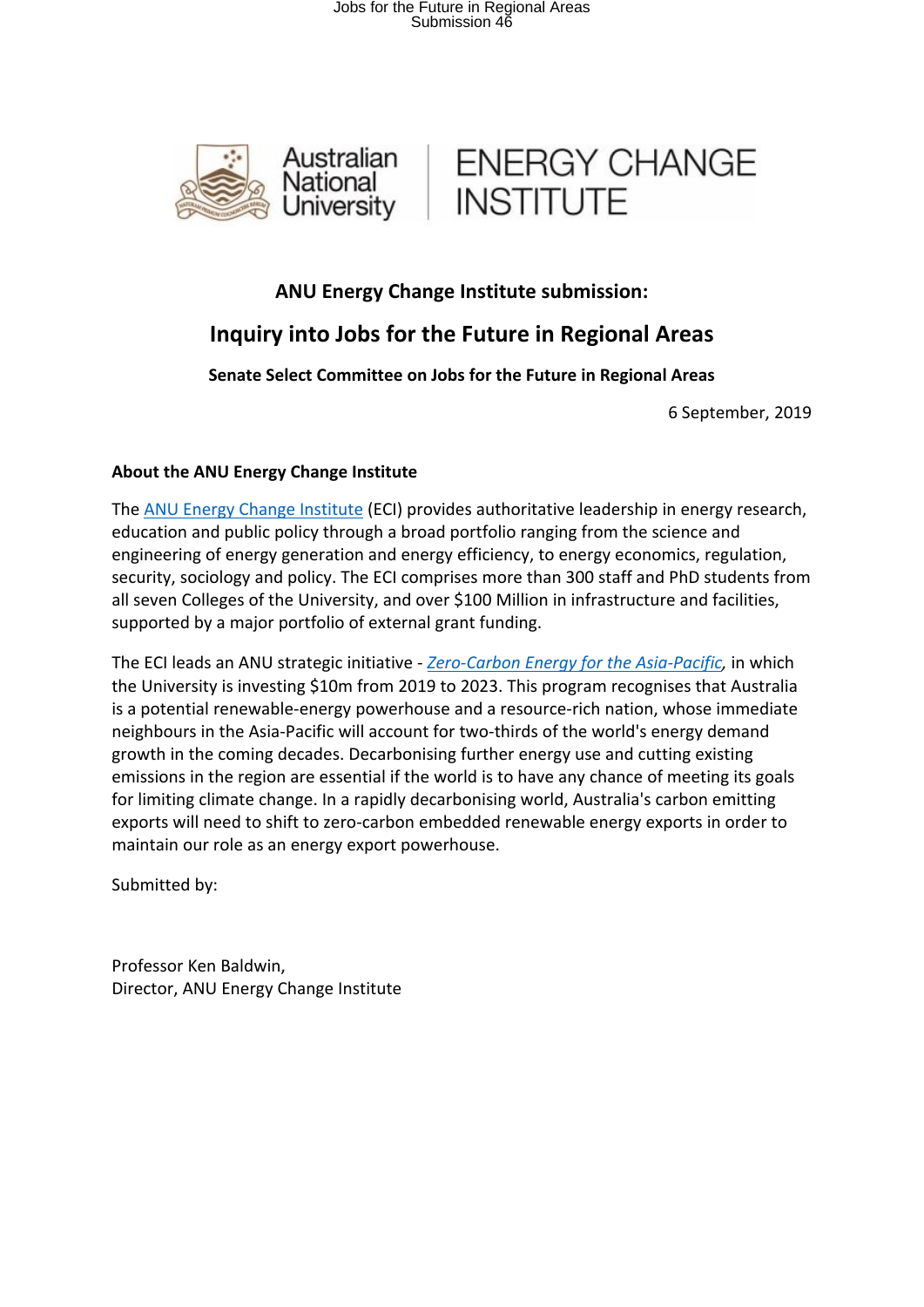## Jobs for the Future in Regional Areas Submission 46

#### **Terms of Reference A.**

#### *New industries and employment opportunities that can be created in the regions.*

Australia has a natural abundance of renewable energy (wind and solar) and mineral resources. Our country is well positioned to become a renewable energy powerhouse and an exporter of zero-carbon energy products by value adding and refining our bountiful metal ores.

With a focus on Northern Australia, opportunities exist and are already underway to develop multi-gigawatt, zero-carbon renewable power plants. For example the [Asian](https://asianrehub.com/) [Renewable](https://asianrehub.com/) Energy Hub (AREH) plans to generate up to 15,000 MW of renewable energy in Western Australia. Up to 3,000 MW will be dedicated to large energy users in the Pilbara region, which could include new and expanded mines and downstream mineral processing. The bulk of power will enable large-scale production of green hydrogen and other products for the domestic and export markets. AREH, and similar projects like Sun [Cable](https://www.suncable.sg/) in the Northern Territory which is aimed at direct export of electricity via high-voltage DC undersea cables, have the potential to create skilled high-tech jobs through supply chains to manufacture and assemble equipment needed for wind and solar generation and hydrogen production.

The geographic combination of vast, cheap renewable energy and hydrogen generation with massive mineral resources provides a new opportunity for Australia to value-add and refine more of its abundant metal ores for export. Australia is the world's largest exporter of iron ore, and its major iron ore deposits are co-located with some of its best solar and wind resources in the world. Substantial transport-energy wastage could be avoided if the ore was reduced close to where it is extracted. Emissions-free reduction of metals like aluminum is already possible at scale. In contrast, zero-carbon technologies to reduce iron ore using heat from renewable electricity, and potentially with hydrogen as a reducing agent, are currently at laboratory or pilot plant level. It is difficult to predict when – or where - these technologies will be economic at scale.

The economics of renewable energy generation are particularly favourable at large scale, in locations that are windy and/or have a low cloud cover and low population density. These areas have typically been considered by policy makers as "marginal" land in both agricultural and industrial economies. In many countries – including Australia – they are the location of the most intact Indigenous cultures and the highest density of Indigenous populations.

Indigenous populations currently reliant on costly energy sources are likely to benefit from or be disproportionately affected by a rapid transition to zero-carbon energy systems. Experience over recent decades with large-scale land acquisitions for agriculture and mining provide insight into the potential nature of these implications. If public and private governance are done well, the energy transition represents an enormous opportunity for sustainable development on traditionally-owned and managed lands, for example new skills, jobs and income that could provide comprehensive and enduring benefits to local Indigenous communities. Ensuring multi-generational benefit from the development of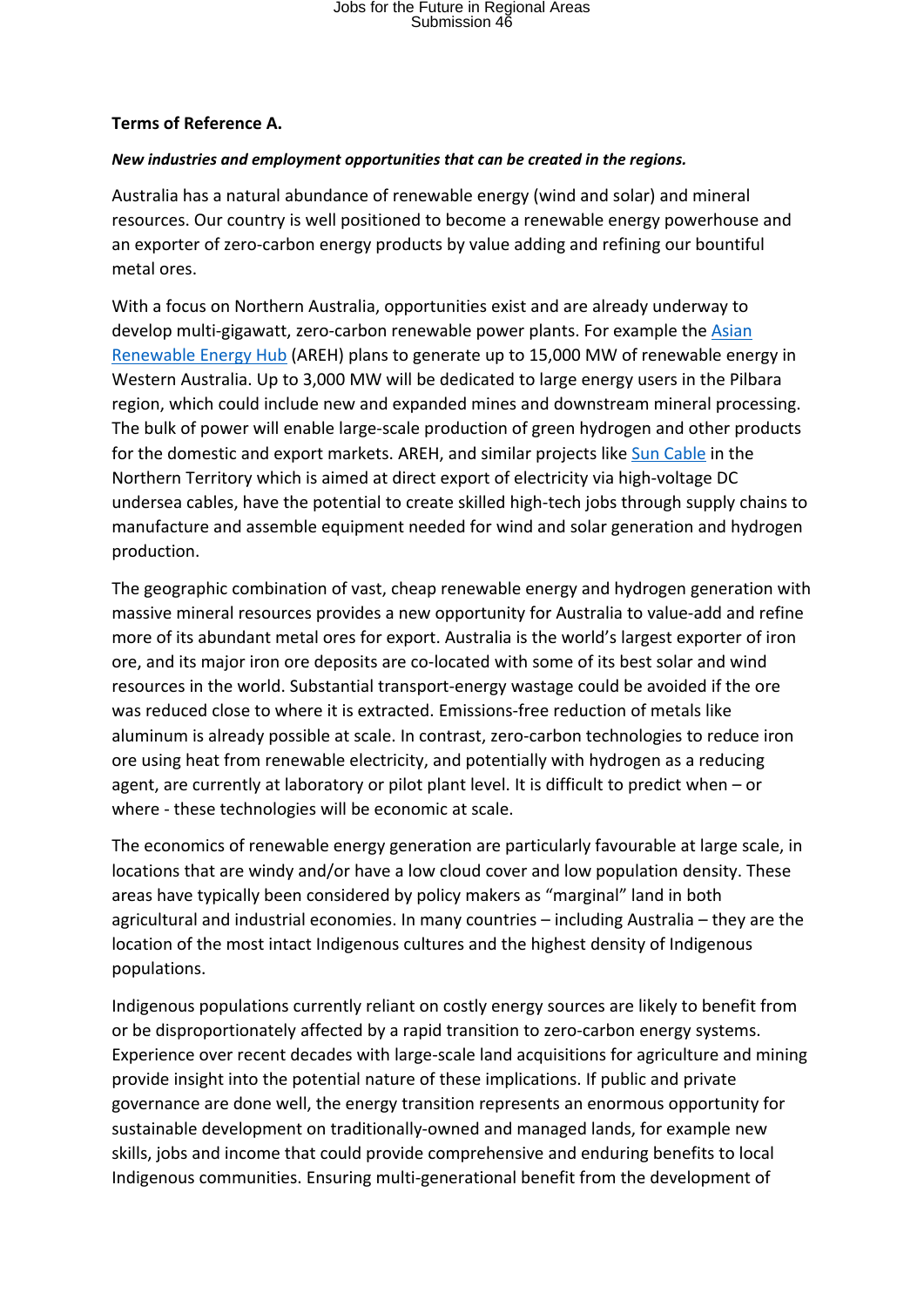# Jobs for the Future in Regional Areas Submission 46

renewable energy and associated industries will require strategic collaborations across industry, government and Indigenous groups, informed by best practice internationally.

#### **Terms of Reference D.**

### *The importance of long-term planning to support the diversification of supply chain industries and local economies.*

Providing foresight that assists long-term planning is the task of the research community, and in particular the ANU Energy Change Institute's Grand Challenge *Zero-Carbon Energy for the Asia-Pacific* aims to provide the underpinning research to inform long-term planning of future industries in Australia's mineral- and renewable energy-rich regional areas.

Techno-economic research can guide and map the necessary technologies. It can also identify which technologies are likely to have the lowest social and economic cost in the long-run, thereby helping to avoid lock-in to sub-optimal pathways. Identifying likely techno-economic pathways can also support the work of social scientists.

Research in the social sciences and the humanities can identify who will be affected under various transition pathways, and how. Working closely with stakeholders, these fields can also help identify changes to proposed pathways that can ameliorate or even remove negative social outcomes, particularly for vulnerable groups. Political and political-economic insights can help steer the transition pathways clear of potential stakeholder roadblocks.

Informed by experts in other disciplines, legal, regulatory and governance researchers have an important role to play in supporting the evolution of governance systems. These systems will include new or changed institutions, policy and formal regulation; as well as private and community governance and regulation in global supply chains and community organisations.

#### **Terms of Reference F.**

## *The use of renewable resources in Northern Australia to build a clean energy export industry to export into Asia.*

The scale of the opportunity for renewable energy exports from Northern Australia is vast. Australia has in abundance the natural resources needed to become a major exporter of renewable energy and zero-carbon embedded-energy products to the Indo-Pacific.

Australia experiences some of the best solar resource in the world – often complemented by high-quality wind resources. Solar photovoltaics and wind are currently the cheapest form of new build electricity generation in the world.

Particularly in northern Australia, wind and solar are often complementary resources yielding capacity factors approaching 70 percent in some cases. With the addition of offriver pumped hydro storage and batteries, firm supply can be guaranteed for the giga-scale projects being proposed for Australia's northern development. We have mapped the offriver pumped hydro resource for Australia and find that the required sites exceed the